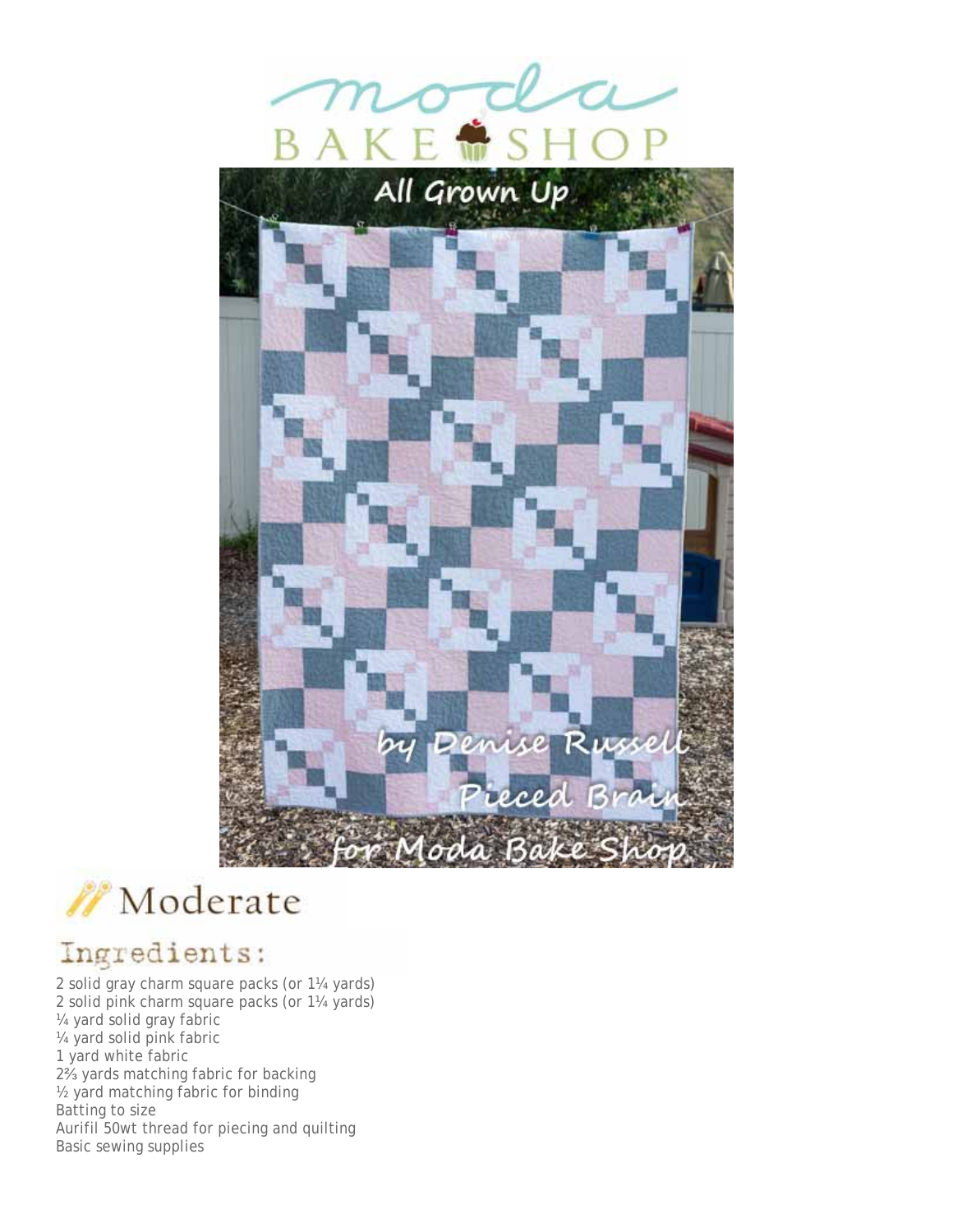# Instructions:

### **CUTTING**

- From solid gray yardage, cut (3) 1<sup>34</sup> x width of fabric (WOF) strips
- From solid pink yardage, cut (3) 13/4" x WOF strips
- From white fabric, cut:
	- $\circ$  (6) 1<sup>3</sup>/<sub>4</sub>" x WOF strips
	- o (8) 3" x WOF strips , then cut each strip into 3" x 4½" rectangles

• From binding fabric, cut (6) 2½" x WOF strips

#### **PIECING**

This quilt is made up of two block types - one is a simple four-patch made from charm squares and the other a type of 9-patch. Let's start with the components for the 9-patch block. Note: Use a scant ¼" seam throughout. *Small 4-Patches*

Pair each 1¾" pink strip with a 1¾" white strip and sew together to create 3 pink+white strip sets. Press toward the pink fabric. Cut strip sets into (72) 1¾" x 3" pink+white rectangles. Each strip set yields about 24 rectangles so cut carefully.





Stitch each pink+white rectangle to another, making sure seams nest and the four patch starts with a white square on the top left. To save time, chain stitch these blocks together for a total of 36 pink+white 4-patches. Press middle seam open so blocks will lay flat.



Repeat process with gray and white 1¾" strips. You should have 36 blocks of each color combination. Set aside. *Medium 4-Patches*

6/22/2015 Original Recipe can be found at www.modabakeshop.com Recipes are sometimes altered to correct errors. Please ensure that you have downloaded the most recent Printer Friendly Version before starting your project. If you find a mistake in this pattern, please contact modabakeshop@unitednotions.com. This is an original pattern not intended for sale.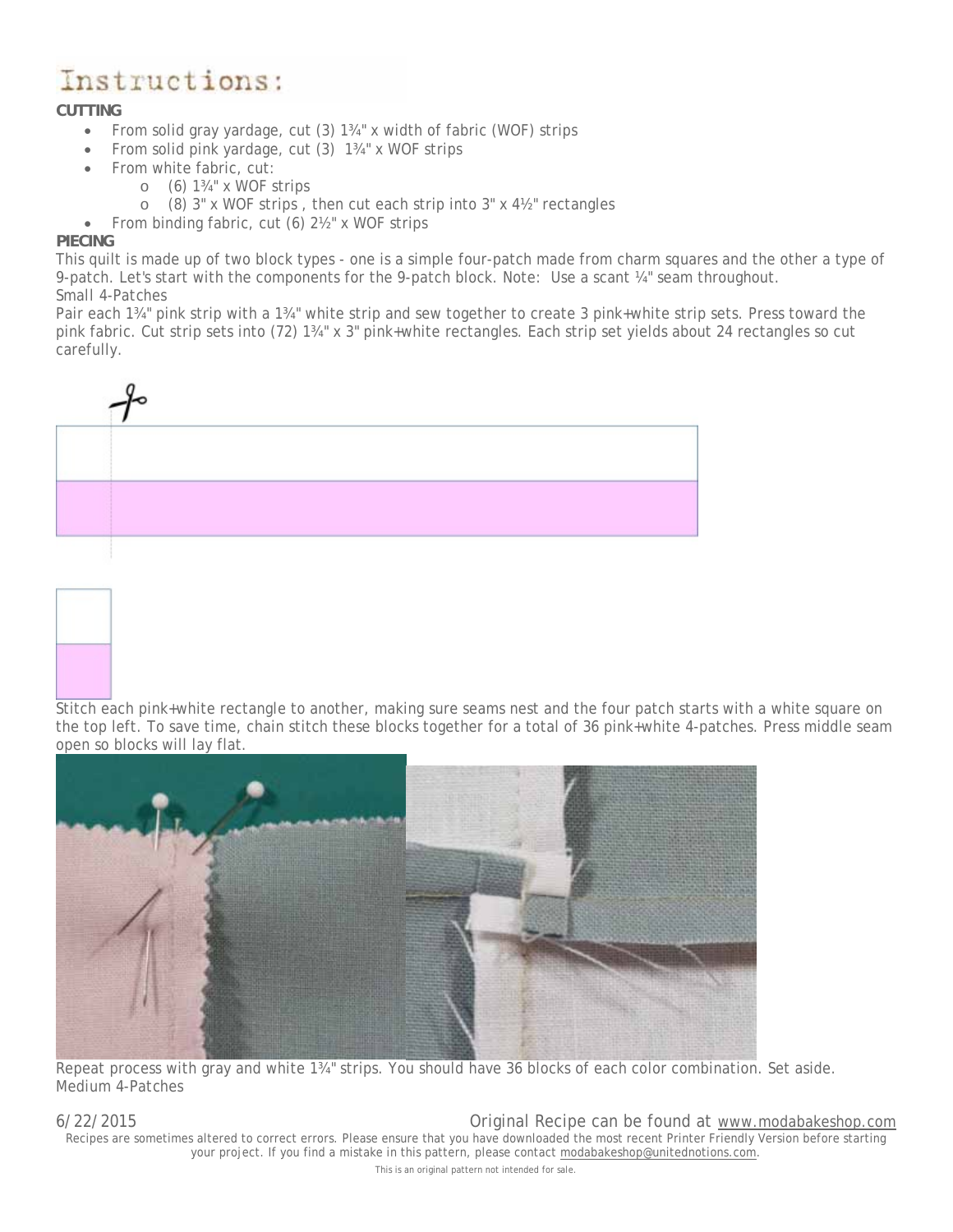Pair a pink charm square with a gray one, right sides together (RST). With a scant ¼" seam, stitch both the left and the right sides. Press seams to set them. Cut in half both vertically and horizontally, then open and press each pink/gray rectangle with seam towards gray fabric. (One pink/gray pair yields 2 4-patches). Stitch pink/gray 4-patches together making sure they start with a gray square on top left. Press seams open so blocks will lay flat.



Repeat 8 more times for a total of 18 medium 4-patches. *9-Patch Block*



To make the top row, stitch a white+gray 4-patch block to the left of a 3"x 4½" rectangle (make sure gray square is on top left), then stitch the pink+white 4-patch to its right side, making sure white square is on top left. Press seams away from white rectangle.

6/22/2015 Original Recipe can be found at www.modabakeshop.com Recipes are sometimes altered to correct errors. Please ensure that you have downloaded the most recent Printer Friendly Version before starting your project. If you find a mistake in this pattern, please contact modabakeshop@unitednotions.com.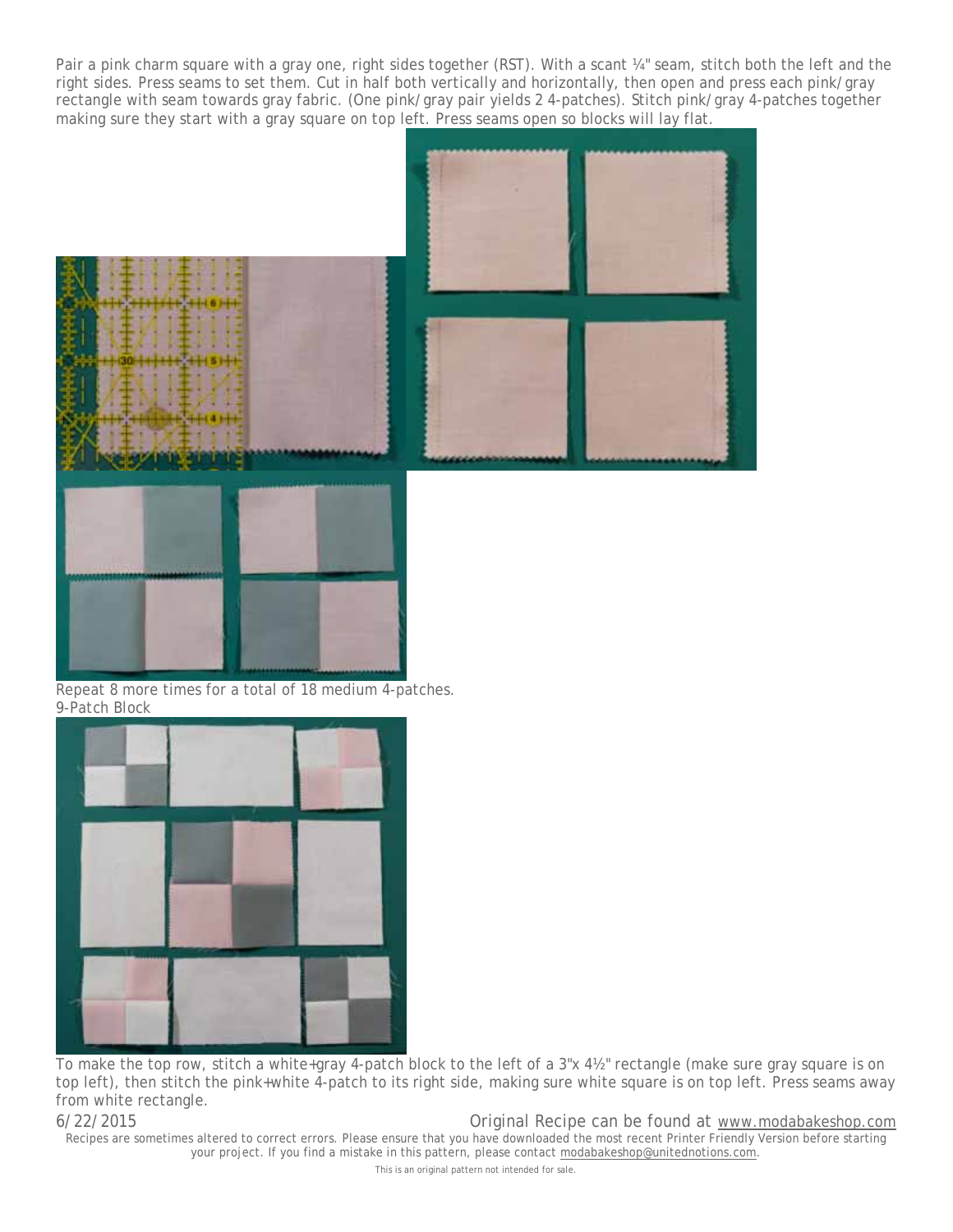For the middle row, stitch the long side of a 3" x 4½" white rectangle to the left of a medium 4-patch (make sure gray square is on top left), then stitch another white rectangle to the right edge of the center patch. Press seams towards center patch.

For the bottom row, stitch pink+white 4-patch block to the left of a 3"x 4½" rectangle (make sure white square is on top left), then stitch the gray+white 4-patch to its right, making sure gray square is on top left. Press seams away from white rectangle.

Stitch rows together and press seams away from center.



*Large 4-patches*



Pair a pink charm square with a gray one and stitch together with a scant ¼" seam. Chain stitch all pink and gray charm squares together in pairs. Press towards the gray fabric.

Join two sets of pink+gray rectangles, making sure seams nest and pink square is on top left to create the large 4 patches. Make 17.